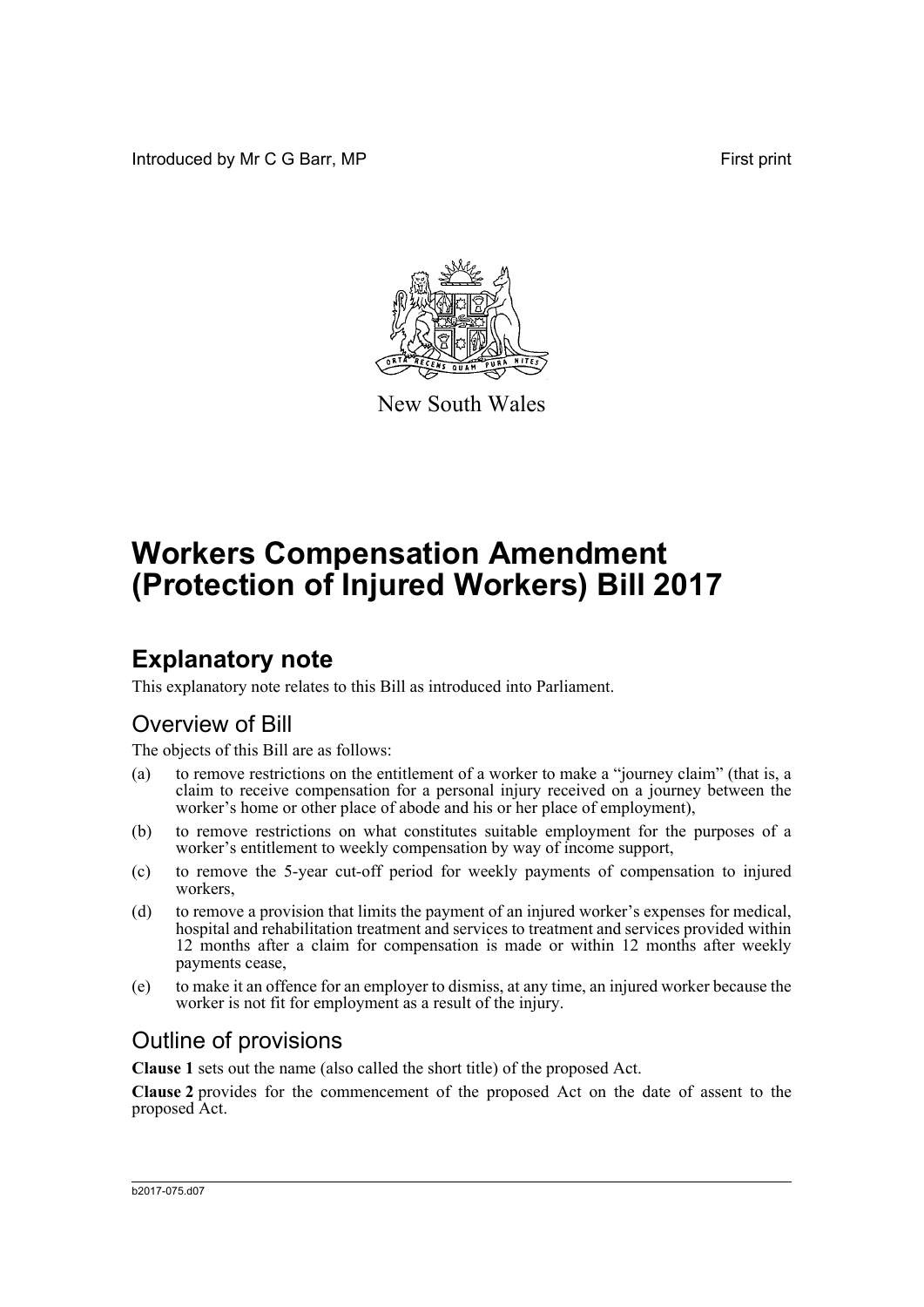Workers Compensation Amendment (Protection of Injured Workers) Bill 2017 [NSW] Explanatory note

**Schedule 1** amends the *Workers Compensation Act 1987* to give effect to the objects set out in the Overview.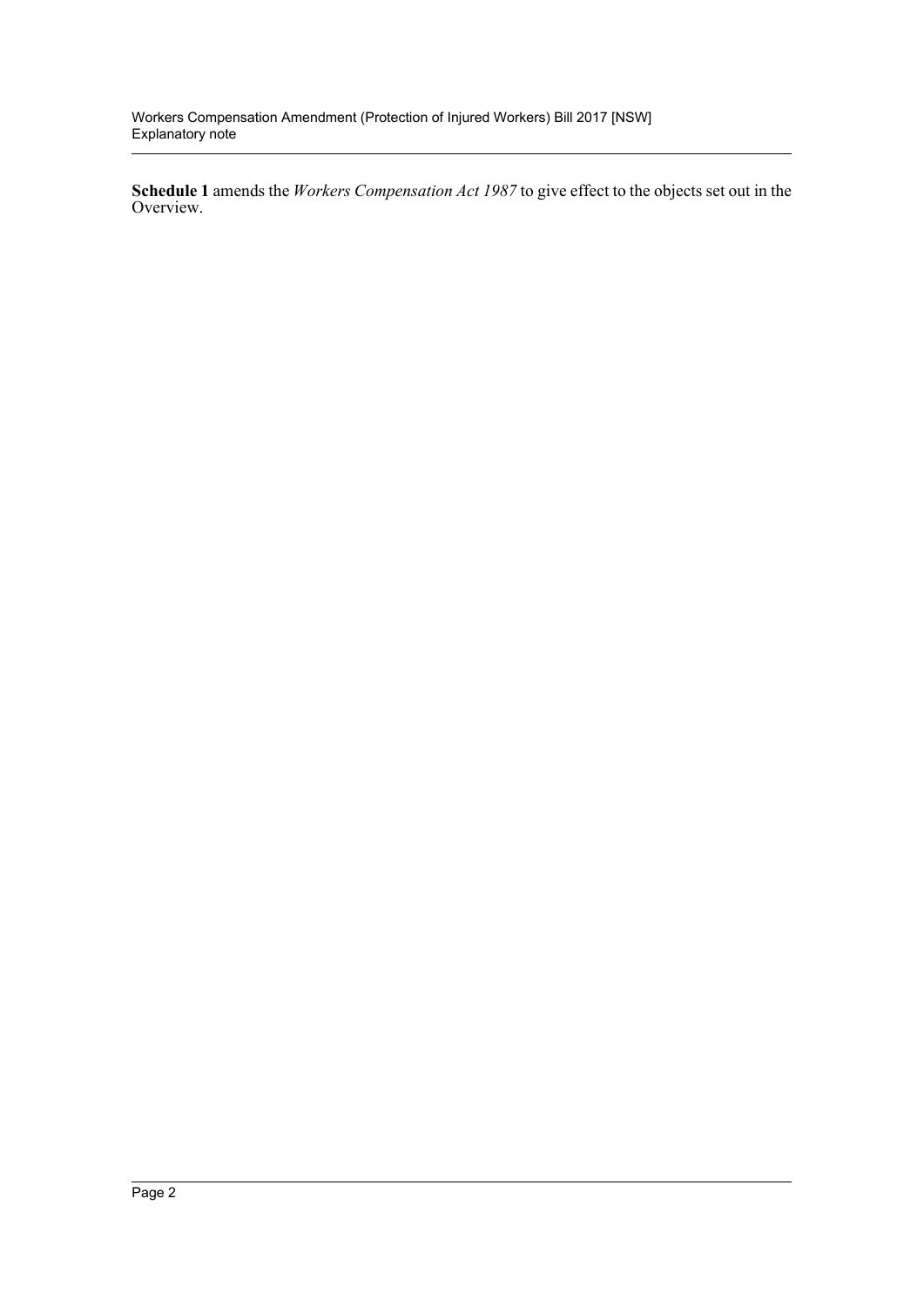Introduced by Mr C G Barr, MP **First** print



New South Wales

# **Workers Compensation Amendment (Protection of Injured Workers) Bill 2017**

## **Contents**

| Name of Act<br>1<br>Commencement | -2.<br>2 |
|----------------------------------|----------|
|                                  |          |
|                                  |          |
|                                  | Page     |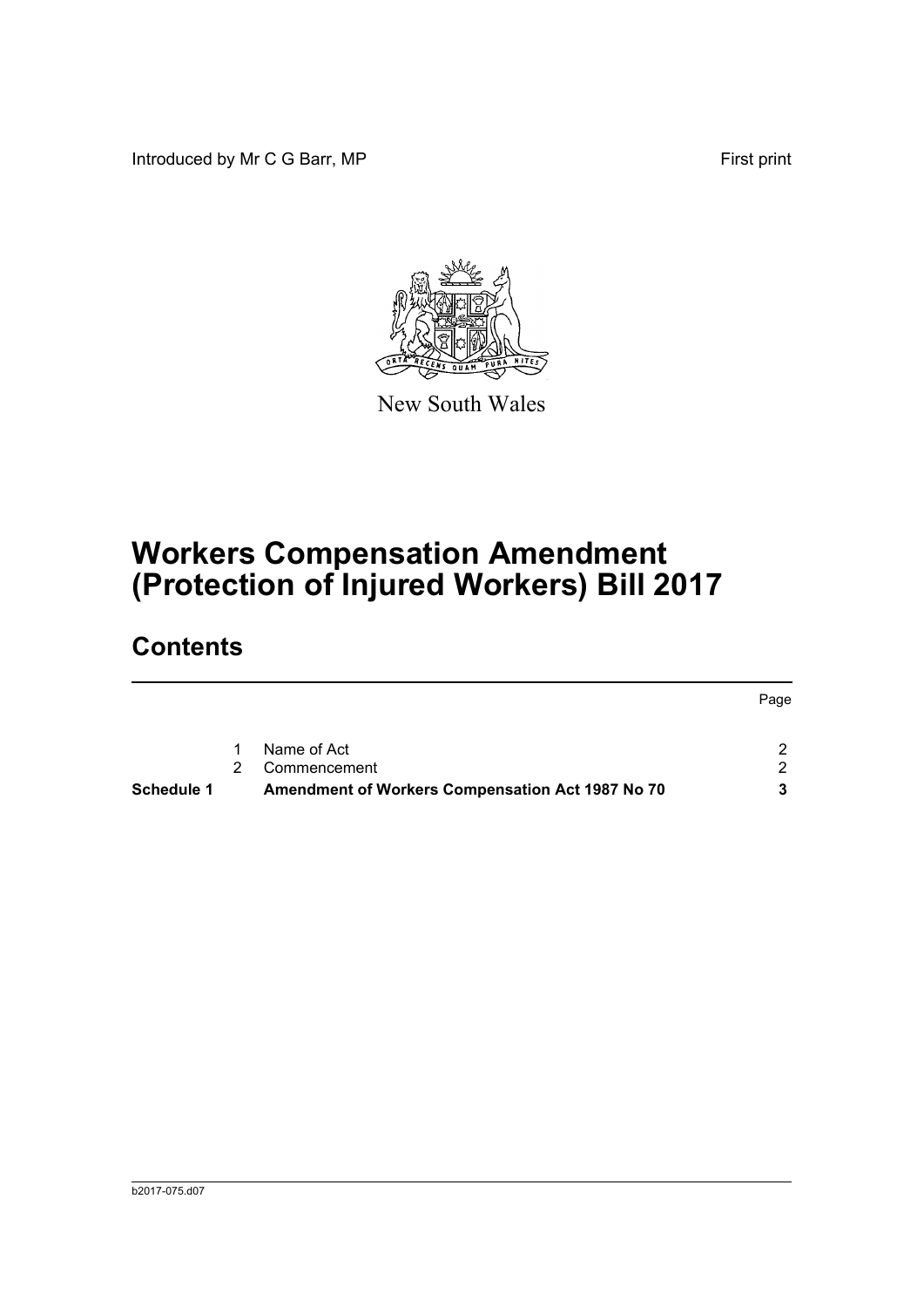

New South Wales

## **Workers Compensation Amendment (Protection of Injured Workers) Bill 2017**

No , 2017

#### **A Bill for**

An Act to amend the *Workers Compensation Act 1987* to restore journey claims, to remove certain restrictions on workers' entitlements to weekly payments and compensation for expenses and to make further provision with respect to the protection of injured workers.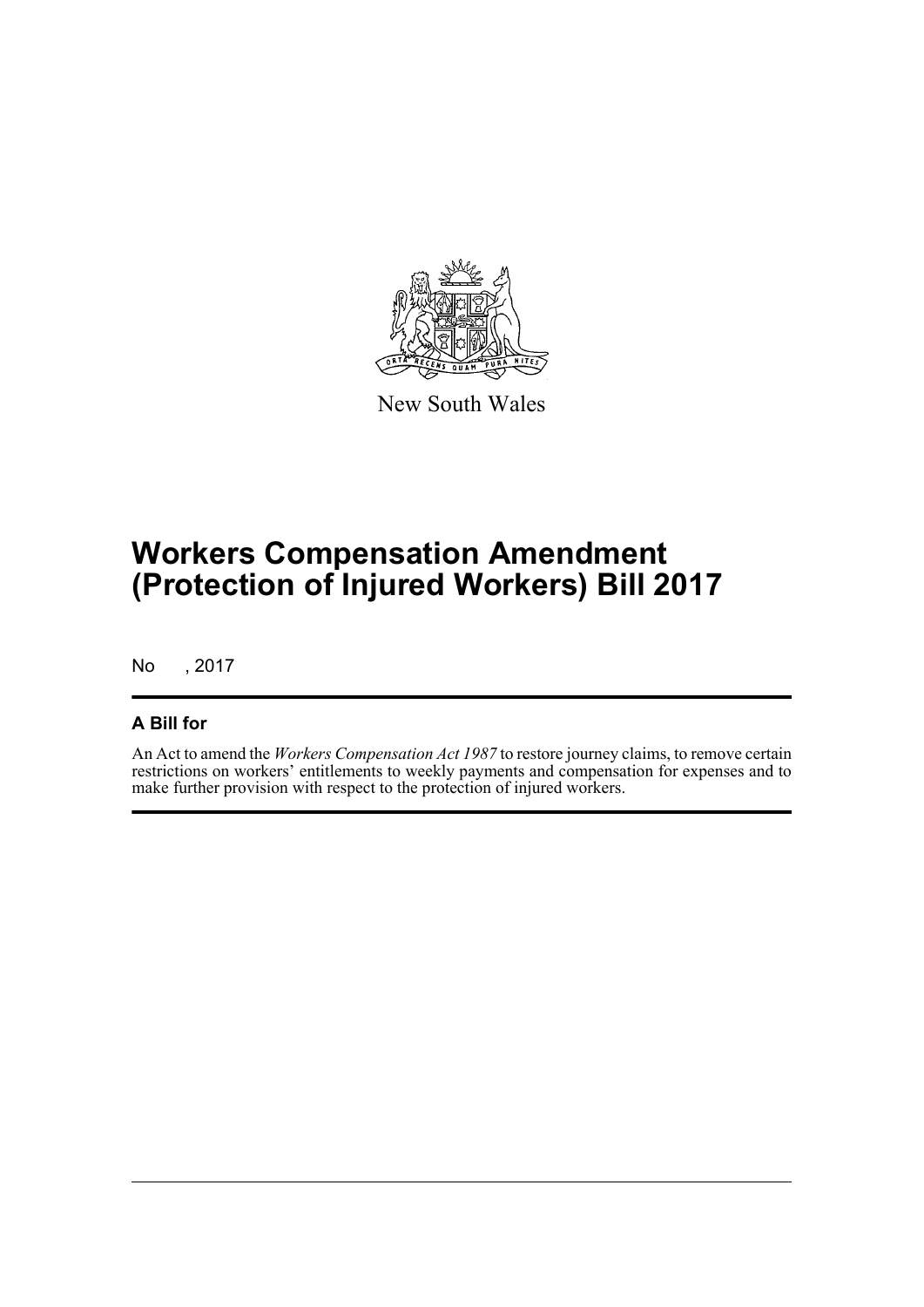<span id="page-4-1"></span><span id="page-4-0"></span>

| The Legislature of New South Wales enacts:                                                  |                     |
|---------------------------------------------------------------------------------------------|---------------------|
| Name of Act                                                                                 | $\overline{2}$      |
| This Act is the Workers Compensation Amendment (Protection of Injured Workers)<br>Act 2017. | 3<br>$\overline{4}$ |
| Commencement                                                                                | 5                   |
| This Act commences on the date of assent to this Act.                                       | 6                   |
|                                                                                             |                     |